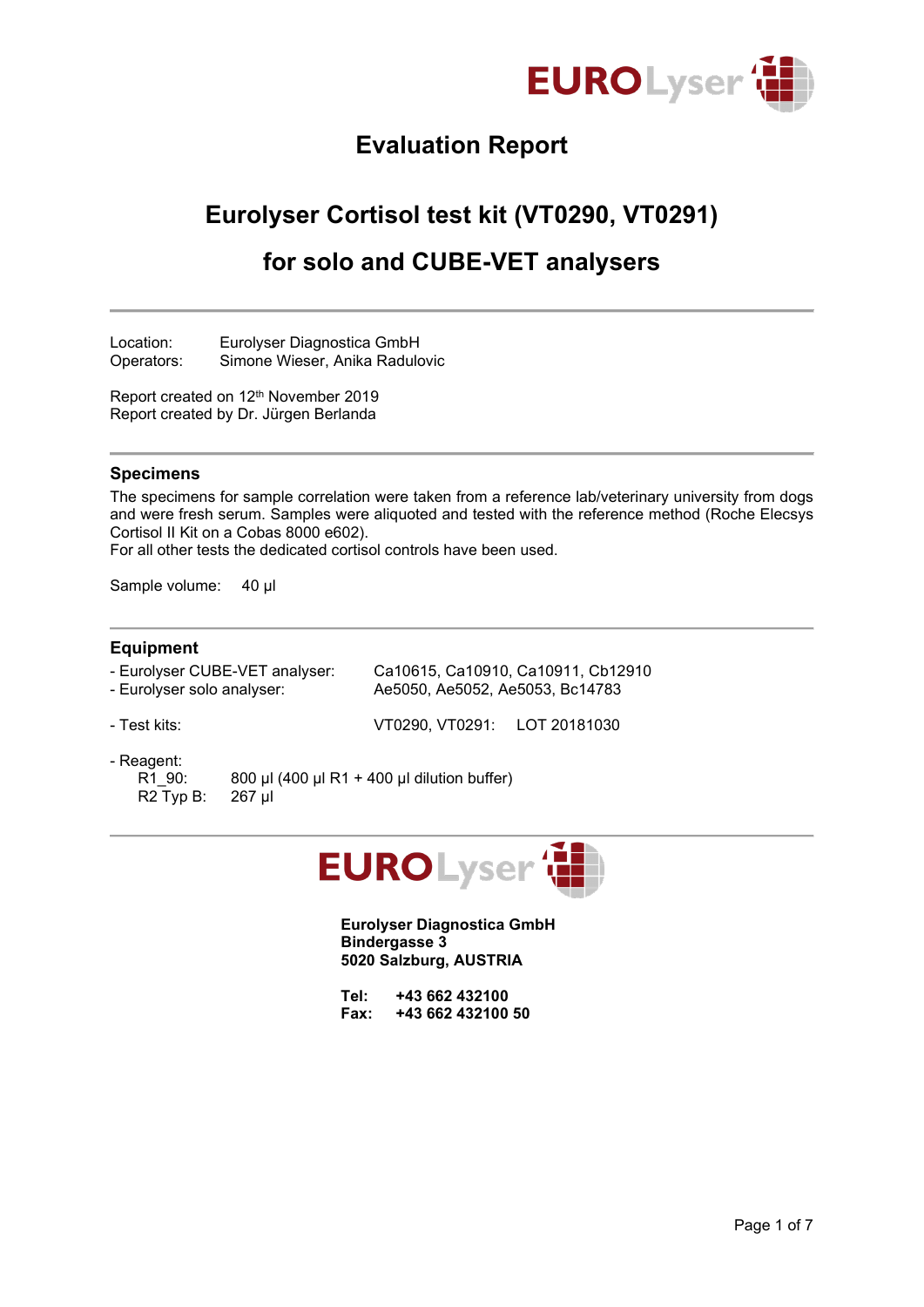

## **1. Introduction and Scope**

Cortisol is a glucocorticoid hormone that affects the metabolism of carbohydrates, proteins, and fats. Chronic, excessive glucocorticoid release leads to hyperadrenocorticism (HAC).

Pituitary-dependent hyperadrenocorticism (PDH), more commonly known as Cushing's disease, is caused by a pituitary tumour (mostly adenomas) in the brain. The tumour triggers excessive levels of adrenocorticotropic hormone (ACTH), which stimulates the adrenal glands near the kidneys to produce cortisol. A small percentage of dogs with HAC have a tumour of one of the adrenal glands. This form of HAC is called adrenal-dependent HAC and results from a direct increase in cortisol production by the adrenal gland tumour.

The overproduction of cortisol causes symptoms such as hair loss, pot-bellied appearance, increased appetite, and polydipsia and polyuria. Addison's disease (hypoadrenocorticism, or underproduction of cortisol) occurs less commonly than the Cushing's disease in dogs.

#### **Principle:**

Homogeneous immunoturbidimetric test.

### **2. Comparison Study**

Eurolyser vs Reference method (Roche Elecsys Cortisol II Kit)

The comparison study is based on the correlation between the results of the Eurolyser cortisol test and the Roche Elecsys Cortisol II Kit measured on a Cobas 8000 e602.

47 canine samples have been analysed on solo and CUBE-VET analysers. 2 replicates of each sample have been measured.

The acceptance criterion for this comparison study is a coefficient of determination **R² > 0.90** obtained from linear regression between the Eurolyser cortisol and the Elecsys cortisol. Further, slope has to be within 0.8 and 1.2, and an intercept between -1 and 1 is acceptable.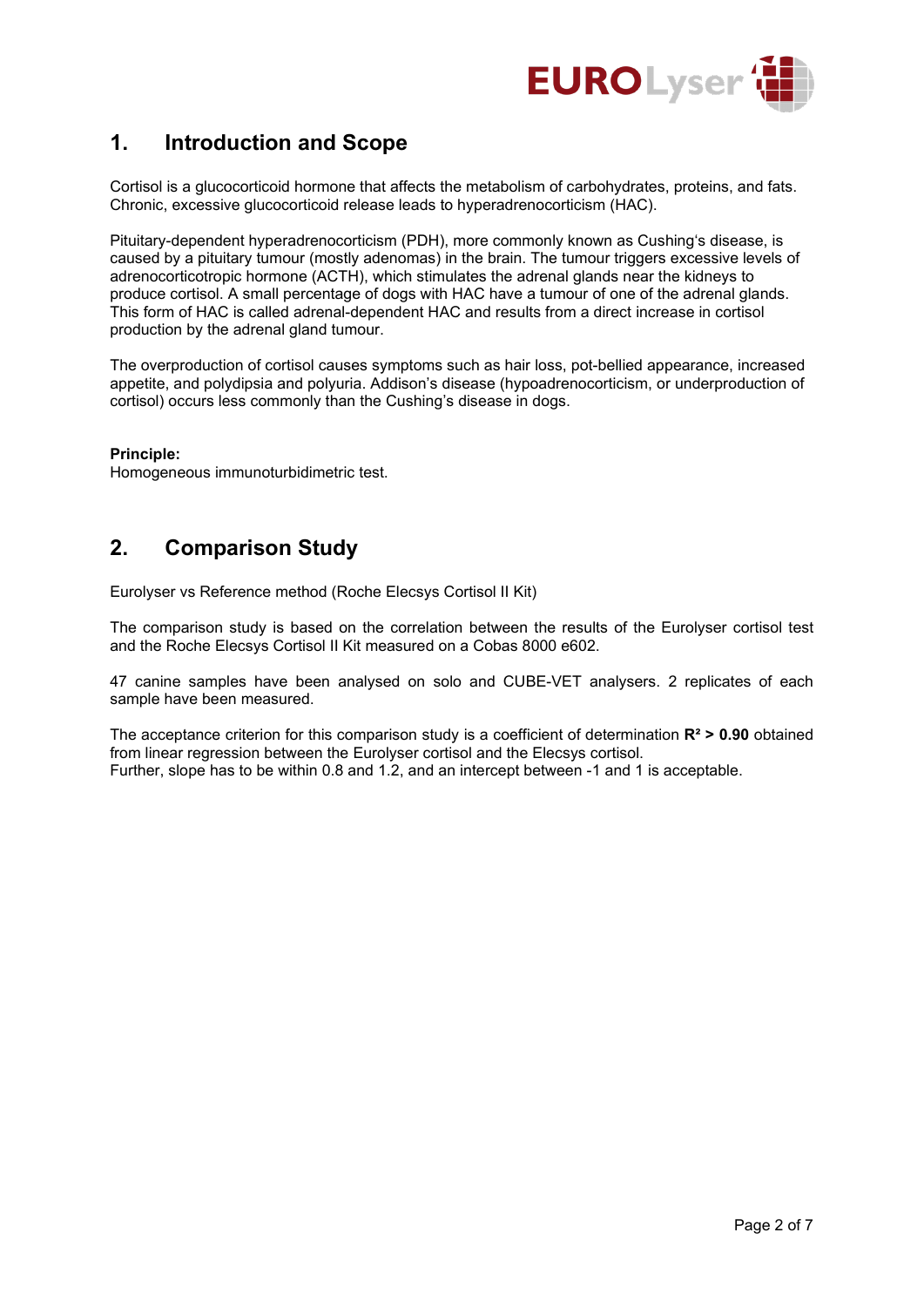

#### **Correlation:**

| Sample N°               | Elecsys µg/dl | Eurolyser µg/dl #1 | Eurolyser µg/dl #2 |
|-------------------------|---------------|--------------------|--------------------|
| $\mathbf{1}$            | 0.16          | ${}_{< 0.8}$       | ${}_{0.8}$         |
| $\sqrt{2}$              | 0.16          | < 0.8              | < 0.8              |
| $\mathbf{3}$            | 1.07          | ${}_{< 0.8}$       | ${}_{< 0.8}$       |
| $\overline{\mathbf{4}}$ | 0.13          | ${}_{< 0.8}$       | ${}_{< 0.8}$       |
| 5                       | 0.07          | < 0.8              | < 0.8              |
| $\,6$                   | 0.09          | ${}_{< 0.8}$       | ${}_{< 0.8}$       |
| $\overline{7}$          | 0.06          | ${}_{< 0.8}$       | ${}_{< 0.8}$       |
| 8                       | 0.07          | < 0.8              | ${}_{< 0.8}$       |
| $\boldsymbol{9}$        | 0.05          | ${}_{< 0.8}$       | ${}_{< 0.8}$       |
| 10                      | 0.05          | ${}_{< 0.8}$       | ${}_{< 0.8}$       |
| 11                      | 15.49         | 13.0               | 14.9               |
| 12                      | 8.07          | 7.4                | 7.5                |
| 13                      | 8.66          | 8.7                | 7.4                |
| 14                      | 15.42         | 12.9               | 12.7               |
| 15                      | 8.02          | 7.5                | 6.3                |
| 16                      | 9.59          | 9.5                | 8.5                |
| 17                      | 8.62          | 7.5                | 8.9                |
| 18                      | 11.22         | 10.4               | 10.5               |
| 19                      | 10.38         | 8.3                | 8.6                |
| 20                      | 7.99          | 6.4                | 7.2                |
| 21                      | 15.26         | 12.1               | 11.7               |
| 22                      | 16.28         | 14.1               | 16.4               |
| 23                      | 9.55          | 9.8                | 9.0                |
| 24                      | 8.31          | 9.4                | 10.3               |
| 25                      | 4.41          | 5.4                | 5.2                |
| 26                      | 0.98          | 1.1                | 1.4                |
| 27                      | 1.06          | 1.4                | 1.7                |
| 28                      | 2.03          | 1.9                | 1.7                |
| 29                      | 2.05          | 2.5                | 3.0                |
| 30                      | 1.93          | 1.5                | 1.7                |
| 31                      | 6.05          | 7.6                | 7.4                |
| 32                      | 1.81          | 1.6                | 1.4                |
| 33                      | 1.88          | 1.2                | 1.4                |
| 34                      | 5.58          | $5.0$              | 5.0                |
| 35                      | 5.74          | 5.6                | 5.3                |
| 36                      | 16.06         | 16.5               | 18.4               |
| 37                      | 6.03          | 7.0                | $7.1$              |
| 38                      | 5.68          | 5.5                | 7.5                |
| 39                      | 1.95          | 2.0                | 2.1                |
| 40                      | 1.96          | 2.0                | $1.8\,$            |
| 41                      | 1.90          | 2.5                | 1.8                |
| 42                      | 12.02         | 10.6               | 10.8               |
| 43                      | 5.51          | 5.5                | $5.0$              |
| 44                      | 1.91          | 1.9                | 1.6                |
| 45                      | 5.61          | 5.6                | 5.2                |
| 46                      | 5.79          | 4.8                | 5.6                |
| 47                      | 11.72         | 11.9               | 11.9               |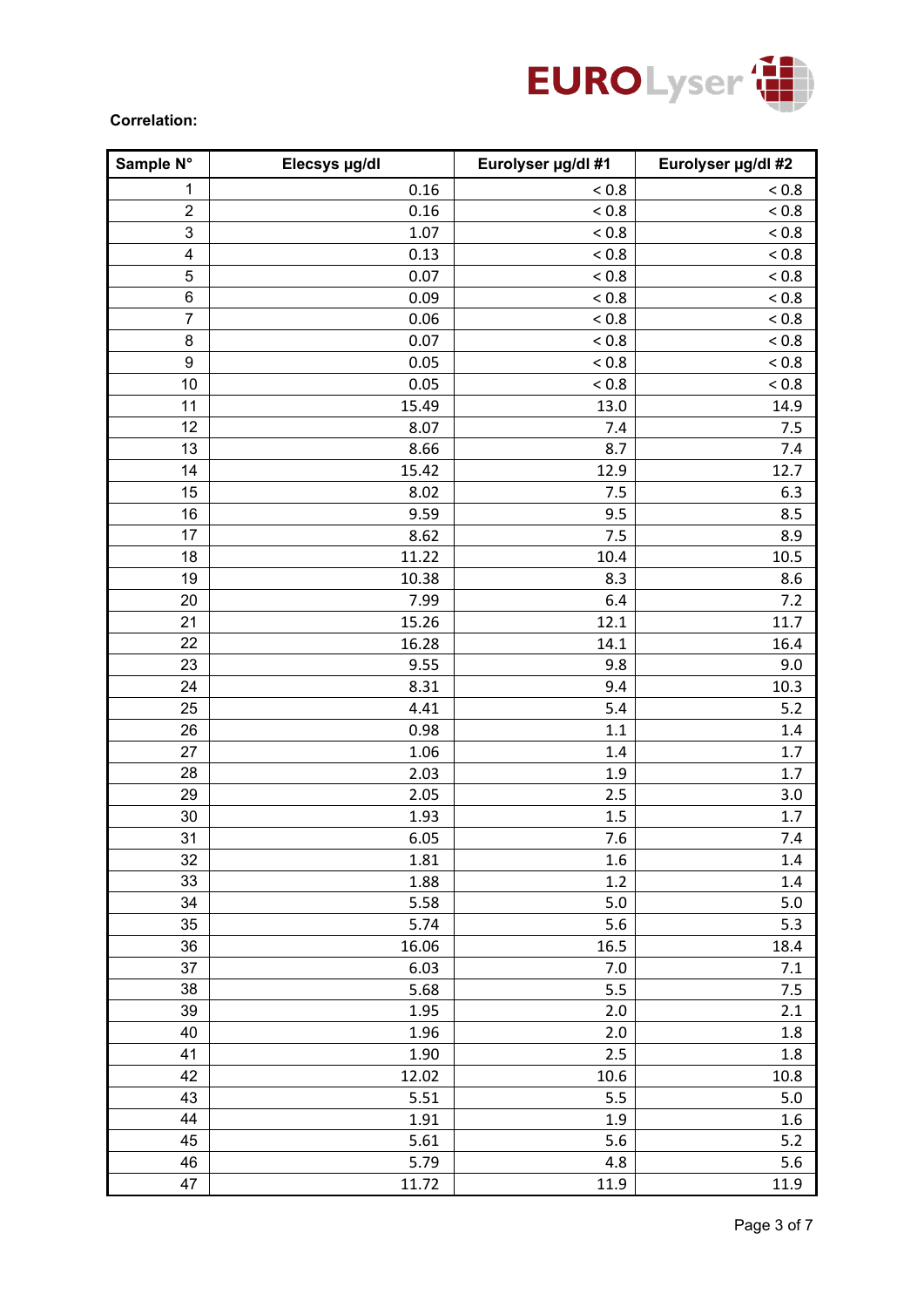



Sample correlation:

The result for the correlation between the Eurolyser cortisol test and the Roche Elecsys cortisol test is the linear regression function:

y (Eurolyser) = 0.9168x (Roche Elecsys) - 0.2049 and a **R² = 0.9624**

### **3. Reference Ranges**

The following reference ranges are suggested. Nonetheless, it is recommended that each laboratory establishes its own reference ranges.

|                                        | AU IM Sumulation Test |                 |  |
|----------------------------------------|-----------------------|-----------------|--|
| Interpretation                         | <b>Post-ACTH</b>      | <b>Pre-ACTH</b> |  |
| Consistent with hypoadrenocorticism    | $< 2$ µg/dl           | $< 2$ µg/dl     |  |
| Inconclusive                           | $2-6$ µg/dl           |                 |  |
| Normal                                 | $6-18$ µg/dl          | $2-6$ µg/dl     |  |
| Equivocal, Cushing's syndrome possible | 18-24 µg/dl           |                 |  |
| Consistent with Cushing's syndrome     | $>24$ µg/dl           | $> 24$ µg/dl    |  |

I. ACTH Stimulation Test

| H. |  |  | Low-dose dexamethasone suppression test |  |  |
|----|--|--|-----------------------------------------|--|--|
|----|--|--|-----------------------------------------|--|--|

| Interpretation             | 8-hour cortisol level | 4-hour cortisol level |
|----------------------------|-----------------------|-----------------------|
| Normal                     | $<$ 1 µg/dl           | $<$ 1 $\mu$ g/dl      |
| inconclusive               | $1 - 1.5$ µg/dl       | $1 - 1.5$ µg/dl       |
| Consistent with Cushing's  | $> 1.5$ µg/dl and     | $> 1.5$ µg/dl and     |
| syndrome                   | > 50% of baseline     | > 50% of baseline     |
| <b>Consistent with PDH</b> | $> 1.5$ µg/dl and     | $<$ 1.5 µg/dl or      |
|                            | > 50% of baseline     | < 50% of baseline     |
| <b>Consistent with PDH</b> | $> 1.5$ µg/dl and     | $> 1.5$ µg/dl or      |
|                            | < 50% of baseline     | > 50% of baseline     |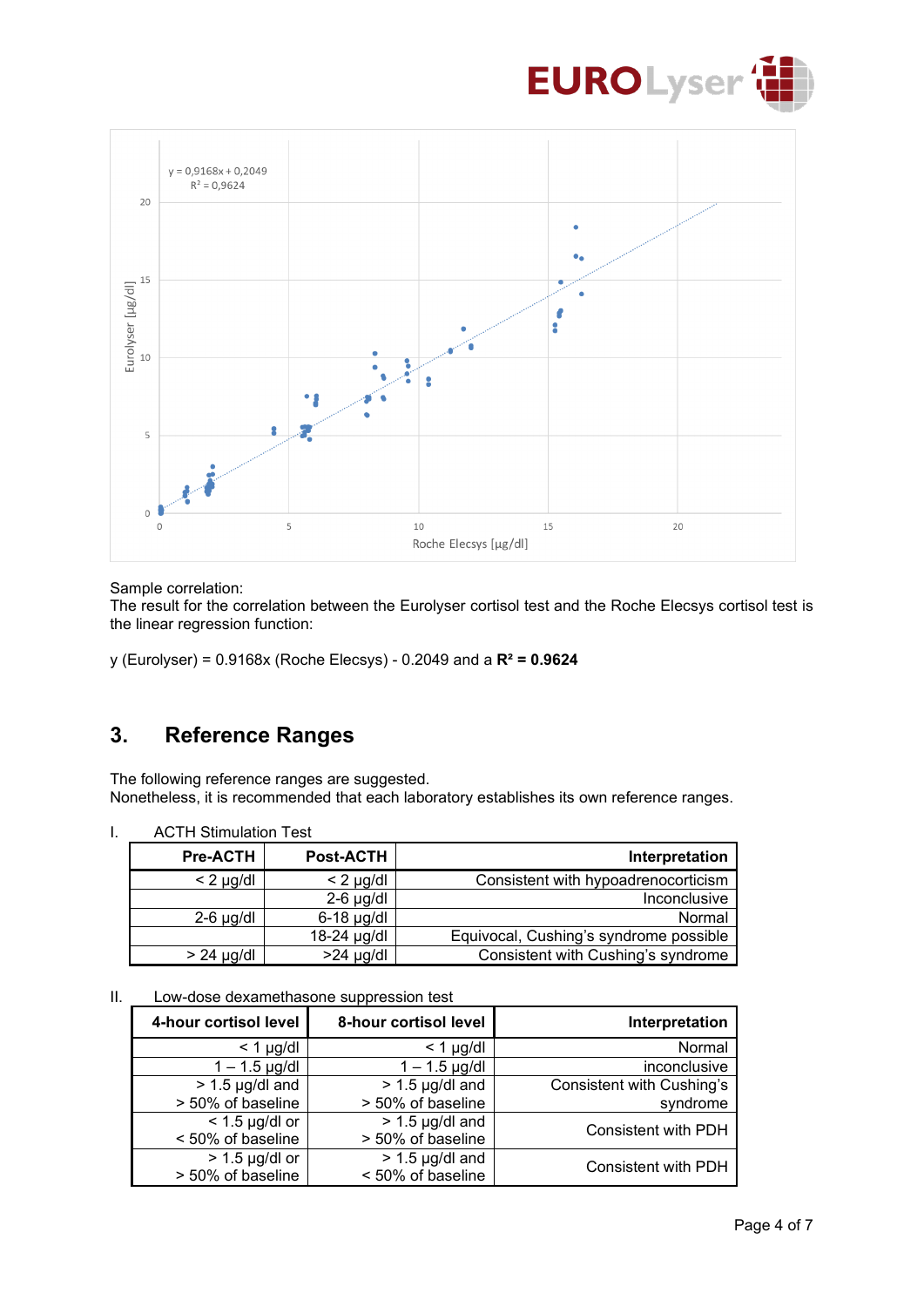

|                            | .<br><b>Than about abyainded in cappi cooler tool</b> |                                        |  |  |  |
|----------------------------|-------------------------------------------------------|----------------------------------------|--|--|--|
| Interpretation             | 8-hour cortisol level                                 | 4-hour cortisol level                  |  |  |  |
| Consistent with PDH        | $> 1.5$ µg/dl and<br>> 50% of baseline                | $<$ 1.5 µg/dl or<br>< 50% of baseline  |  |  |  |
| Consistent with PDH        | $<$ 1.5 µg/dl or<br>< 50% of baseline                 | $> 1.5$ µg/dl and<br>> 50% of baseline |  |  |  |
| Consistent with PDH        | $<$ 1.5 µg/dl or<br>< 50% of baseline                 | $<$ 1.5 µg/dl or<br>< 50% of baseline  |  |  |  |
| Consistent with PDH or ATH | $> 1.5$ µg/dl and<br>> 50% of baseline                | $> 1.5$ µg/dl and<br>> 50% of baseline |  |  |  |

III. High-dose dexamethasone suppression test

IV. Post ACTH Stimulation Mitotane (Lysodren®) Dosing and Monitoring

| <b>Loading Dose</b> | Interpretation                       | <b>Maintenance Dose</b> | Interpretation                                  |
|---------------------|--------------------------------------|-------------------------|-------------------------------------------------|
| $<$ 1 µg/dl         | Discontinue mitotane                 | $<$ 1 µg/dl             | Discontinue mitotane                            |
| $1-5$ µg/dl         | Begin maintenance<br>mitotane dosing | $1 - 5$ µg/dl           | Maintain current dosage                         |
| $> 5$ µg/dl         | Continue mitotane<br>loading dose    | $> 5$ µg/dl             | Increase weekly dose or<br>repeat loading dose. |

# **4. Reproducibility (within-run precision)**

Two controls have been tested 20 times each and the CV values were calculated (tested with solo and CUBE-VET analysers):

| Sample #     | Control 1 µg/dl | Control 2 µg/dl |
|--------------|-----------------|-----------------|
| 1            | 5.5             | 9.5             |
| 2            | 5.7             | 9.8             |
| 3            | 6.1             | 10.4            |
| 4            | 6.3             | 9.5             |
| 5            | 6.0             | 11.9            |
| 6            | 5.6             | 10.3            |
| 7            | 5.2             | 9.3             |
| 8            | 5.5             | 9.7             |
| 9            | 5.7             | 10.7            |
| 10           | 5.5             | 10.4            |
| 11           | 5.6             | 9.8             |
| 12           | 5.2             | 9.0             |
| 13           | 6.2             | 9.1             |
| 14           | 5.3             | 9.5             |
| 15           | 5.7             | 9.4             |
| 16           | 5.8             | 9.9             |
| 17           | 5.9             | 9.9             |
| 18           | 4.9             | 9.9             |
| 19           | 5.3             | 9.1             |
| 20           | 6.3             | 9.0             |
| Average      | 5.7             | 9.8             |
| <b>Stdev</b> | 0.39            | 0.71            |
| <b>CV</b>    | 6.93%           | 7.24%           |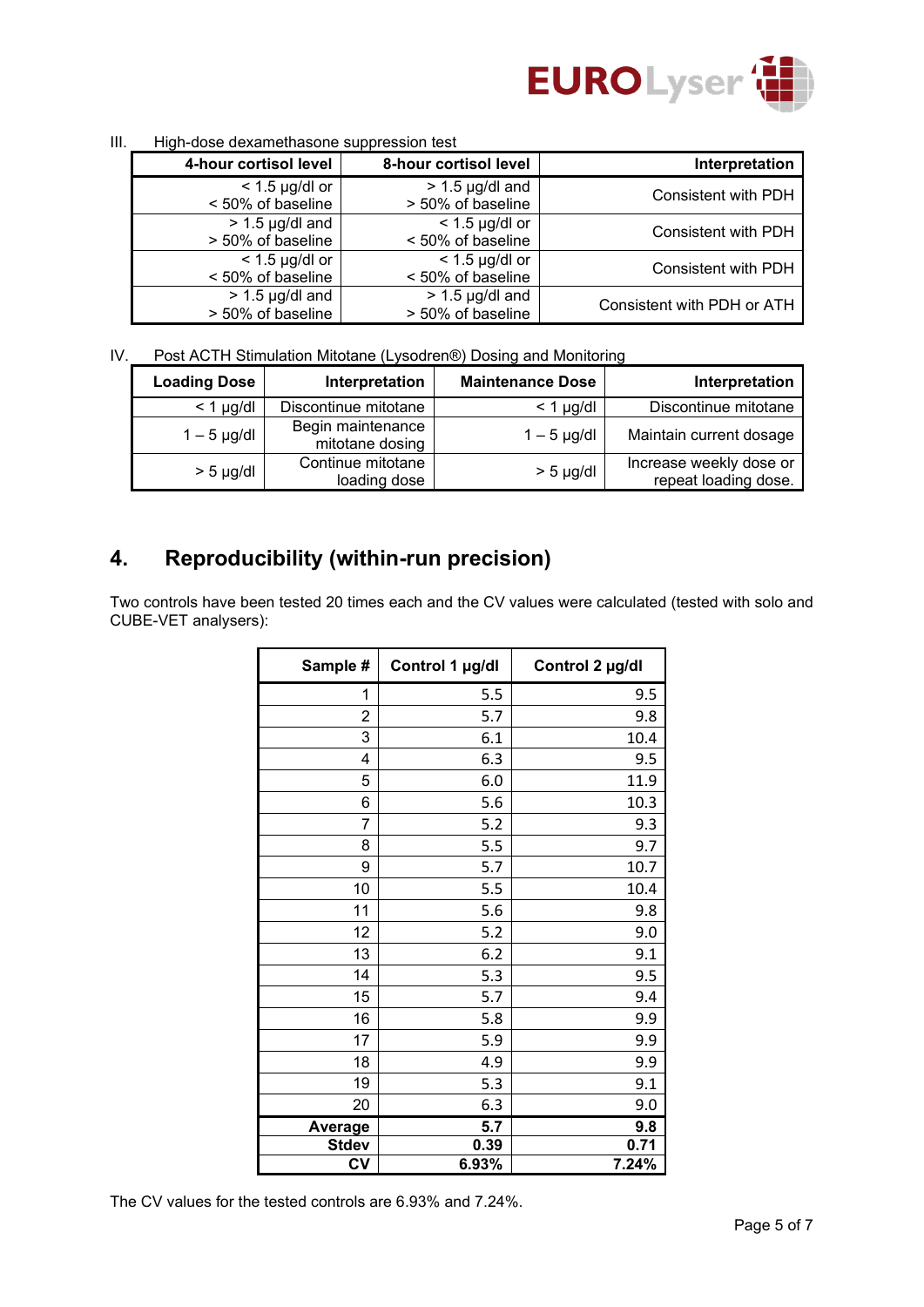

## **5. Stability Test**

A real time stability test was performed. Reagent stability was recorded over 5 months, during this time cuvettes have been stored at 4 °C.

Cuvettes prepared on: day 0 Measurement date: day 1 – day 141

3 control levels have been used.

The recovery of the control low, mid and high has to be within 15% of the target value.

| Recovery: |            |                    |            |                    |            |                     |  |
|-----------|------------|--------------------|------------|--------------------|------------|---------------------|--|
|           |            | <b>Control low</b> |            | <b>Control mid</b> |            | <b>Control high</b> |  |
| day       | $\mu$ g/dl | % recovery         | $\mu$ g/dl | % recovery         | $\mu$ g/dl | % recovery          |  |
| 1         | 1.3        | 100.0%             | 3.9        | 100.0%             | 7.6        | 100.0%              |  |
| 8         | 1.3        | 97.4%              | 3.8        | 97.7%              | 7.1        | 93.8%               |  |
| 15        | 1.2        | 94.7%              | 3.5        | 89.9%              | 6.8        | 89.9%               |  |
| 22        | 1.4        | 105.3%             | 3.8        | 98.6%              | 8.0        | 105.2%              |  |
| 29        | 1.4        | 110.2%             | 3.7        | 95.0%              | 7.2        | 94.1%               |  |
| 43        | 1.3        | 98.0%              | 3.8        | 97.9%              | 7.1        | 93.6%               |  |
| 57        | 1.2        | 93.5%              | 3.8        | 99.0%              | 7.5        | 97.9%               |  |
| 71        | 1.2        | 88.3%              | 3.4        | 89.2%              | 6.8        | 89.6%               |  |
| 85        | 1.4        | 106.7%             | 3.7        | 95.4%              | 7.3        | 96.0%               |  |
| 113       | 1.4        | 103.8%             | 3.7        | 95.9%              | 7.1        | 92.8%               |  |
| 141       | 1.4        | 104.2%             | 3.8        | 98.0%              | 7.6        | 99.5%               |  |

The reagent shows good stability in case of storage at 4 °C over 5 months, therefore, a 9 months expiry date can be assumed and is implemented.

### **6. Linearity Study**

Do not use diluted samples for measurement.

## **7. Limit of Quantitation (LOQ)**

LOQ is determined as the lowest sample run that displays a CV value < 20%.

|         | <b>Control dilution 1</b> | <b>Control dilution 2</b> |
|---------|---------------------------|---------------------------|
| average | 2.61                      | Ი.99                      |
| stdev   | 0.33                      | 0.19                      |
| CV (%)  | 12.62%                    | 18.72%                    |

Based on these results the LOQ is set to 0.8 µg/dl.